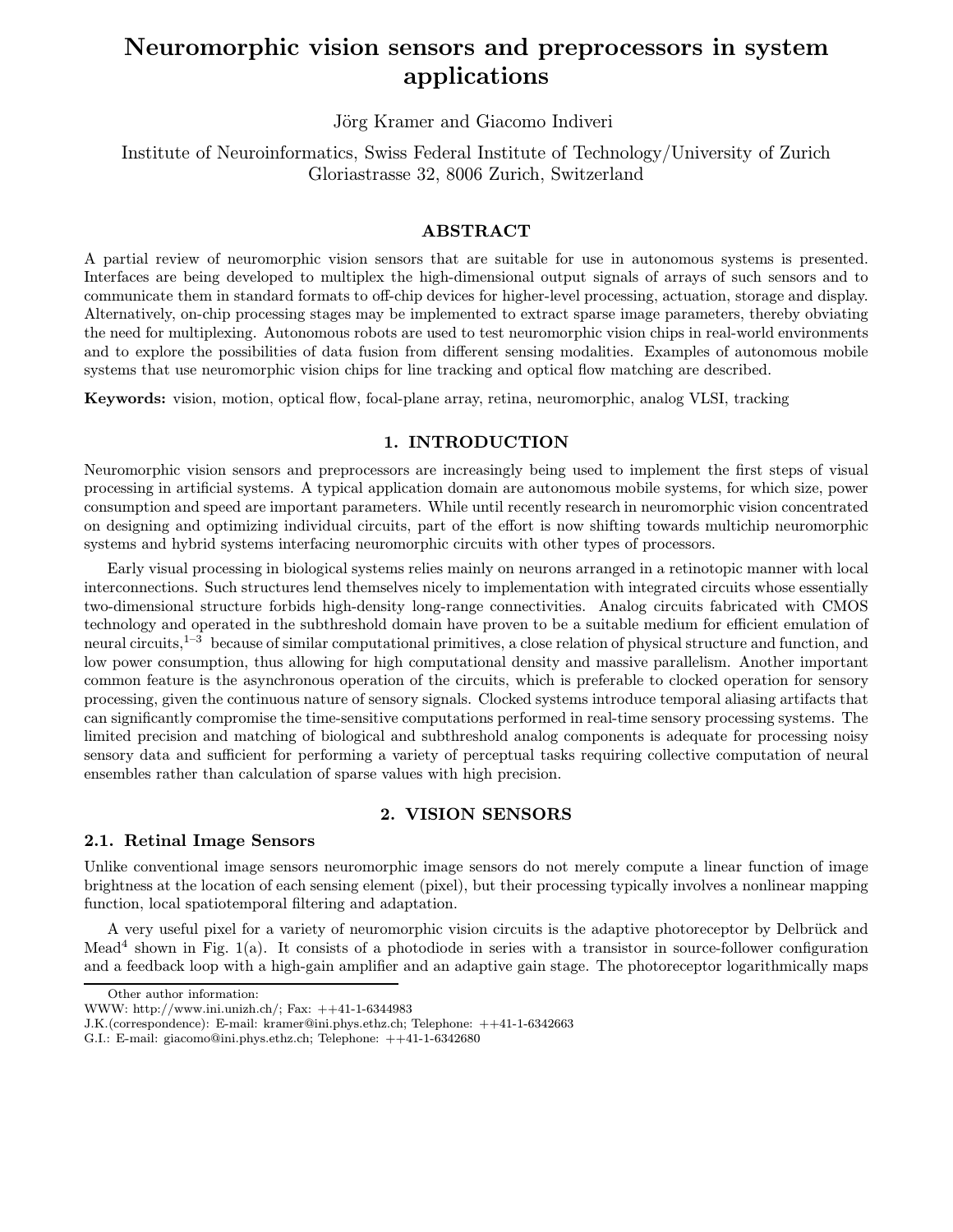

Figure 1. (a) Adaptive photoreceptor circuit with a large dynamic range for contrast encoding. (b) Temporal differentiator circuit with thresholding and rectification.

irradiance onto its output voltage. This compressive transfer function results in an output voltage change of about 80 mV for each decade in background illumination change and in a dynamic operation range of more than six orders of magnitude of background illumination without any saturation effects. Furthermore, the logarithmic characteristic encodes the logarithm of contrasts in output voltage differences, which are thus independent of background illumination. The transient response of the photoreceptor is linearly amplified with respect to the DC response and the output voltage adapts slowly towards its DC value. The transient response shows a dynamic range of one or two decades, depending on the chosen gain. The adaptive photoreceptor exhibits the characteristics of a temporal bandpass filter, where the high-frequency cut-off either depends on the irradiance or on a bias voltage (labeled  $V_b$  in Fig. 1(a)) and the low frequency cut-off is determined by the adaptation rate.



**Figure 2.** Transfer characteristics of the adaptive photoreceptor circuit of Fig. 1(a) (from Delbrück & Mead<sup>5</sup>).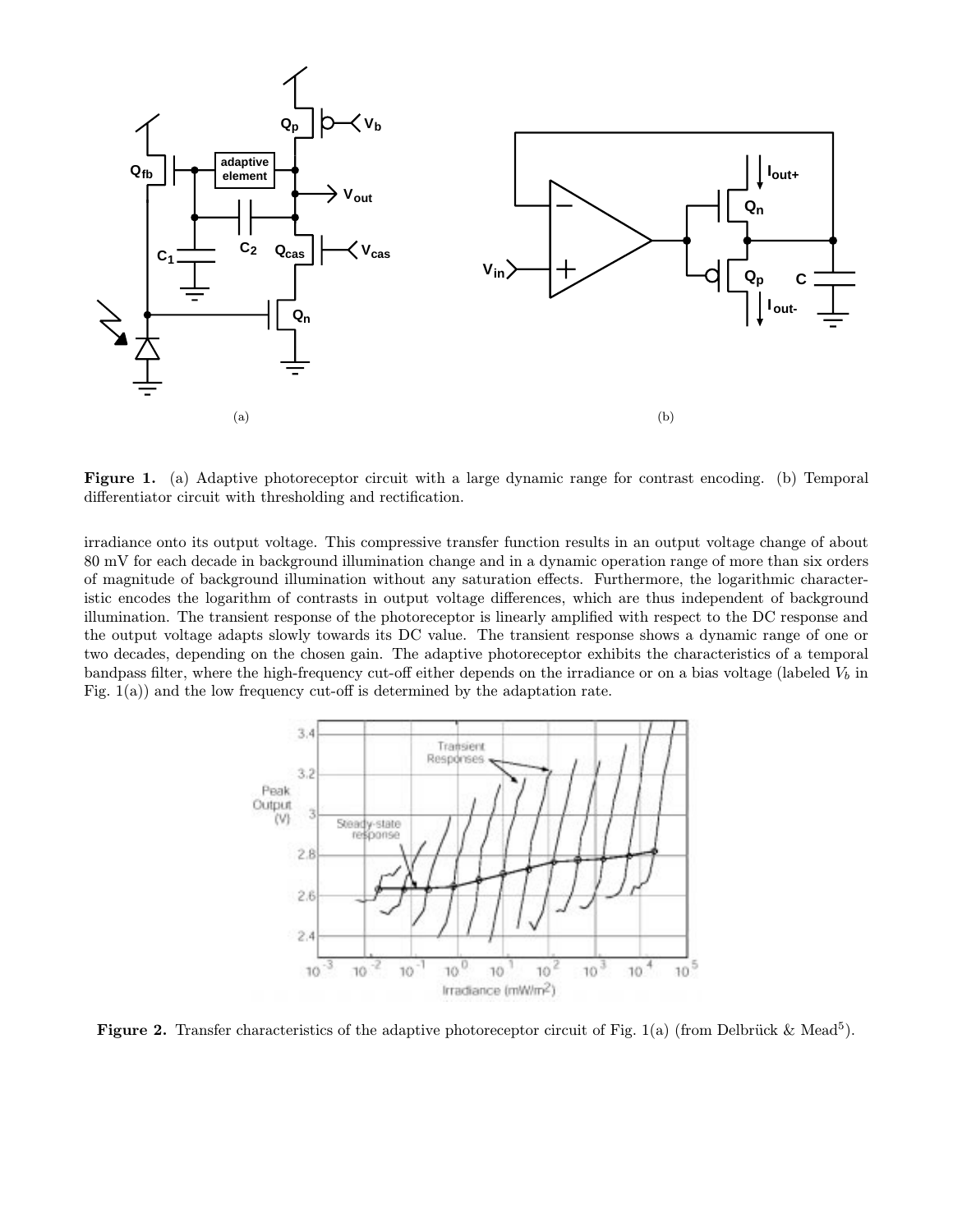The transfer characteristics of an implementation of the adaptive photoreceptor are presented in Fig. 2. They resemble those of certain biological photoreceptors (e.g. turtle cones). The strong response to local changes in the image and the invariance against the DC light level make the adaptive photoreceptor a well-suited transducer for systems concerned with perceptual tasks in natural environments, where the signal is generated by the different reflectivities of the imaged object surfaces and varies only over a relatively small range, but its scaling due to global lighting conditions ranging from starlight to sunlight varies over a much larger range, but does not contain a large amount of information.

For applications requiring either quantitative information on temporal changes or high-resolution timing response, such as motion sensing, a temporal differentiator or highpass filter may be added to the adaptive photoreceptor to further enhance its response to transient features. Fig. 1(b) shows a temporal differentiator circuit that computes the rectified first temporal derivative of a voltage signal and encodes the result in two currents  $(I_{out+}$  resp.  $I_{out-})$  for the two signs of the derivative.<sup>6</sup> This circuit also exhibits a built-in threshold that may be useful for noise suppression in sensory processing.



Figure 3. Response of an integrated artificial retina to the image of a black stripe on a white background. (a) Adapted response to stationary image without spatial interaction. (b) Transient response to moving image without spatial interaction. (c) Transient response to moving image for excitatory coupling. (d) Transient response to moving image for inhibitory coupling.

Local spatial filtering in imaging arrays may be obtained by interconnecting the individual pixels with resistive networks mediating excitatory and inhibitory interactions. Excitatory interaction results in spatial lowpass-filtering (smoothing) of the signal, which is a useful operation for suppression of noise and spatial aliasing effects. Inhibitory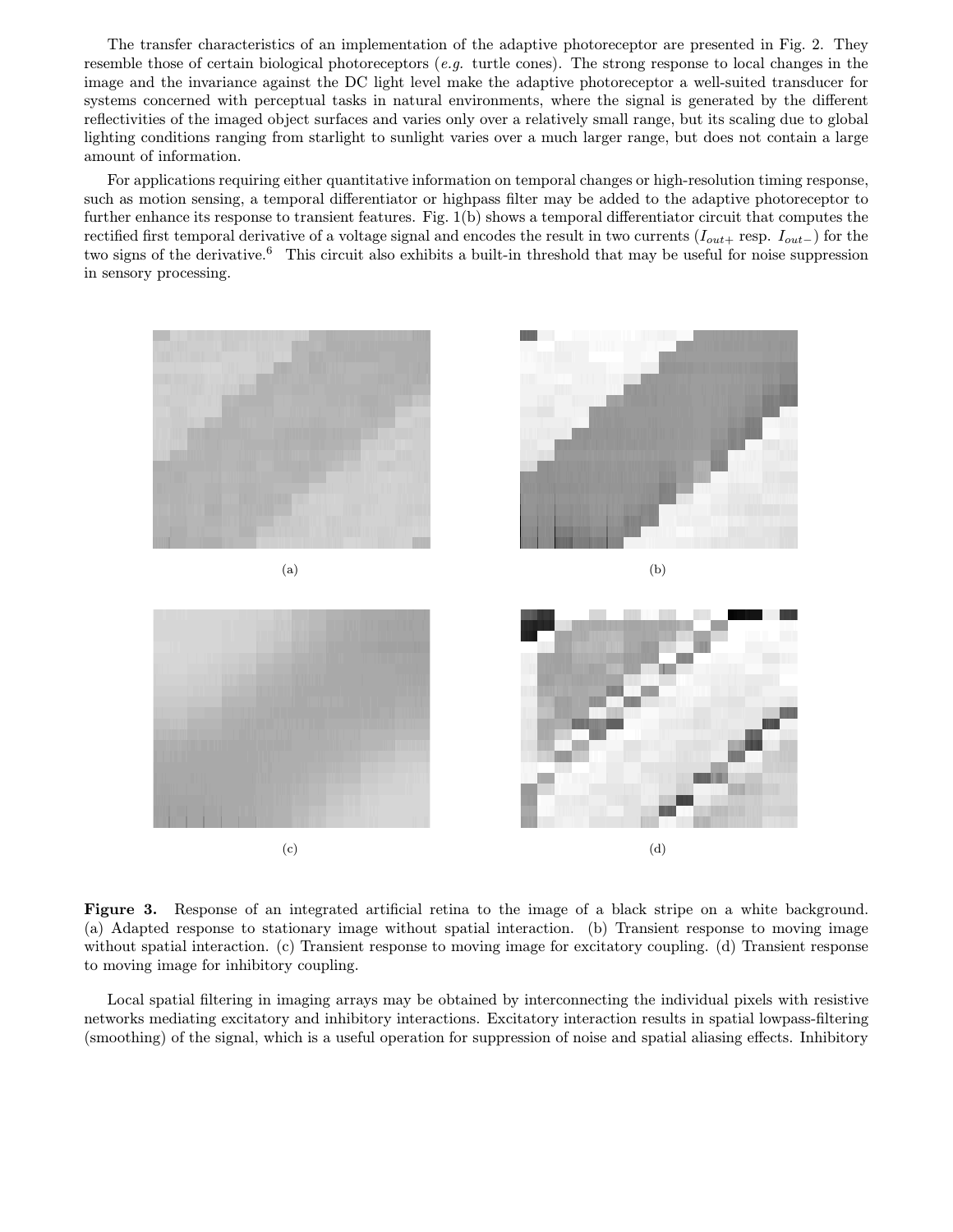interaction implements spatial highpass-filtering that approximates a second spatial derivative and thus enhances edges. This is a very useful function, given that edge extraction is the first step in most image processing systems and is computationally expensive if performed on a serial processor. In Sect. 5.1 we shall see an example of how the capabilities of a fully parallel, real-time, low-power edge extractor based on a neuromorphic spatial-filtering array may be exploited in autonomous mobile systems. The combination of excitatory and inhibitory interactions implements a spatial bandpass filter, which together with the temporal bandpass characteristics of an adaptive photoreceptor provides the functionality of laminar cells in the invertebrate retina and of the outer plexiform layer of the vertebrate retina.

Several attempts at building artificial retinas with electronic hardware have been made within the past thirty years, showing a development from implementations with discrete components<sup>7</sup> over first integrated versions<sup>8</sup> to high-density arrays<sup>9</sup> with resolutions of up to  $48,000$  pixels.<sup>10</sup> A more recent approach<sup>11</sup> couples an array of the adaptive photoreceptors described above directly with excitatory and inhibitory networks. This implementation makes use of the large transient gain of the adaptive photoreceptor to enhance temporal features and to improve the ratio of signal to fixed-pattern noise. We built a modified version of this retina with pixels arranged on a hexagonal grid and each pixel forming an excitatory and an inhibitory connection with each of its six nearest neighbors. The connection strengths, temporal adaptation rate and rise time of the photoreceptor may be set by biases, allowing us to control the passband of the spatiotemporal filter. The circuit was implemented with  $1.2 \mu$ m CMOS technology as a test array of 21  $\times$  16 pixels with a pixel size of 120  $\mu$ m  $\times$  150  $\mu$ m. Fig. 3 shows the response of the retina to a black bar on a white background for different adaptation states and bias conditions. In Fig. 3(d), which shows the effect of the inhibitory network, the positive and negative overshoots emphasizing sharp edges can clearly be seen. Such overshoots are also observed in human psychophysics and are known there as Mach bands. Another psychophysical effect that can readily be observed on adaptive retinal circuits is an afterimage or contrast-reversal appearing after adaptation to a certain stimulus and sudden removal of that stimulus. Interposition of neutral density filters between the stimulus and the imaging lens showed that the retina responds with a high transient gain across more than seven decades of background illumination, corresponding to a relative illumination range from starlight to sunlight. The response is substantially invariant to background illumination in this range, except that towards lower illumination levels the background gray level shifts to slightly smaller values and the adaptation time increases. The response time constant also increases due to lowpass filtering of the photoreceptor, whose bandwidth is proportional to the photocurrent, *i.e.* to image brightness. A larger version of this retina with  $125 \times 94$  pixels has been submitted for fabrication. Using state-of-the-art silicon processing technology artificial retinas with resolutions approaching video standards could be implemented on 1/2" imagers.

Orientation-selectivity can easily be implemented at the retinal level without increasing the pixel size significantly, by using different connection strengths for the excitatory and inhibitory networks along different directions on the retina.

#### 2.2. Motion Sensors

A variety of insect species have been shown to perform local motion processing very early in their visual pathway, and directionally selective cells have been found in the retina of some higher animals. Especially for autonomous systems moving in a predominantly stationary environment navigation tasks may be significantly facilitated by estimating ego-motion from relative motion measurements. In Sect. 5.2 it will be demonstrated how a robot can navigate through its environment purely based on a low number of relative velocity estimates.

We developed different compact elementary velocity sensors for estimating local direction of motion and velocity at each sensor location. The estimates are based on time-of-travel measurements of extracted features in the focal plane. As feature extractors nonlinear temporal or spatial edge detectors as described in Sect. 2.1 have been used. The response characteristics of two types of such velocity sensors, called FS sensor<sup>12</sup> and FTI sensor<sup>13</sup> respectively, are shown in Fig. 4. Both sensors have separate output terminals for the different directions of each motion component. The FS sensor encodes velocity logarithmically in its output voltage. As for the adaptive photoreceptor described in Sect. 2.1 the logarithmic compression allows to encode a large dynamic range within a limited output voltage range. The mapping encodes the logarithm of velocity contrast, *i.e.* velocity ratios, in output voltage differences. This property and has been exploited in a system application presented in Sect. 5.2.

The FTI sensor encodes velocity inversely in the duration of asynchronous binary output pulses. This representation is suitable for implementing pulse-based communication and processing, which is encountered in most parts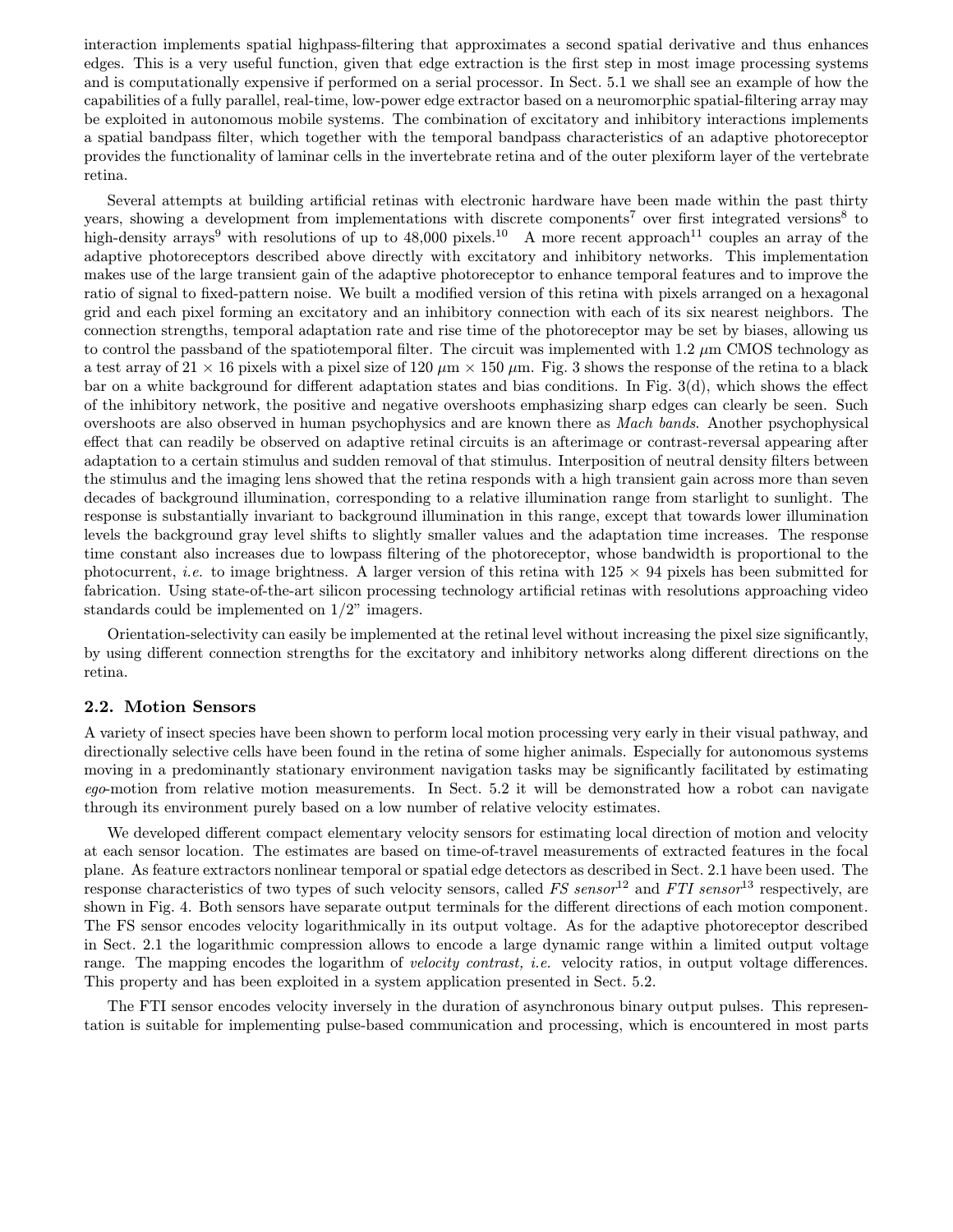

Figure 4. Response characteristics of motion-sensing elements. (a) FS motion-sensing element. Response to optical and electrical stimuli. (b) FTI motion-sensing element. Response to optical stimuli of different types and contrasts.

of any neural systems. Both sensors encode velocity over more than three orders of magnitude and are invariant to contrast over a significant contrast range.

Another implementation<sup>12,14</sup> of a velocity-sensing element showing an inverse relationship between velocity and durations of output pulses compares a pulse duration representing the measured velocity to a pulse duration representing an adapted average velocity, in a similar way as the adaptive photoreceptor of Sect. 2.1 compares the measured irradiance value to an adapted value. An optical illusion observed in psychophysics and also exhibited by this sensor, which corresponds to the afterimage effect in the adaptive photoreceptor is the motion aftereffect or "waterfall illusion", where after adaptation to a certain velocity a stationary image is perceived to move at the same speed in the opposite direction. Motion adaptation can be useful, for example, to report changes in ego-motion of systems moving in stationary environments.

Local motion-sensing elements can only provide reasonable velocity estimates for motion in one dimension. For tasks involving relative motion estimation of objects moving on a plane, 1-D motion-sensing is often sufficient. In order to estimate image motion in the 2-D focal plane, local velocity sensors may be used to compute motion parameters for each dimension. Combining these motion parameters is not sufficient to make reasonable estimates of object motion if the brightness gradient is approximately constant within the receptive field of the motion sensors. The best estimate that can be done in the absence of any further information and more global connectivity is that of the velocity component along the brightness gradient, called normal optical flow. The normal optical flow gives a lower bound for the speed, but no upper bound, and its direction may deviate from the direction of motion by up to  $\pm 90^\circ$ . At least two measurements of the motion parameters for the two dimensions from regions with different directions of the brightness gradient, but moving at the same velocity, are required to uniquely determine the velocity. A motionsensing scheme that integrates measurements of motion parameters across an entire array has been implemented to estimate 2-D global velocity.<sup>15</sup> Such a scheme may be useful for estimation of ego-motion, but does not provide any spatial resolution. A modified version of this algorithm is being developed at our institute.<sup>16</sup> The measured motion parameters are only integrated across small image regions, such that estimates of 2-D velocities with spatial resolution are possible on a single chip.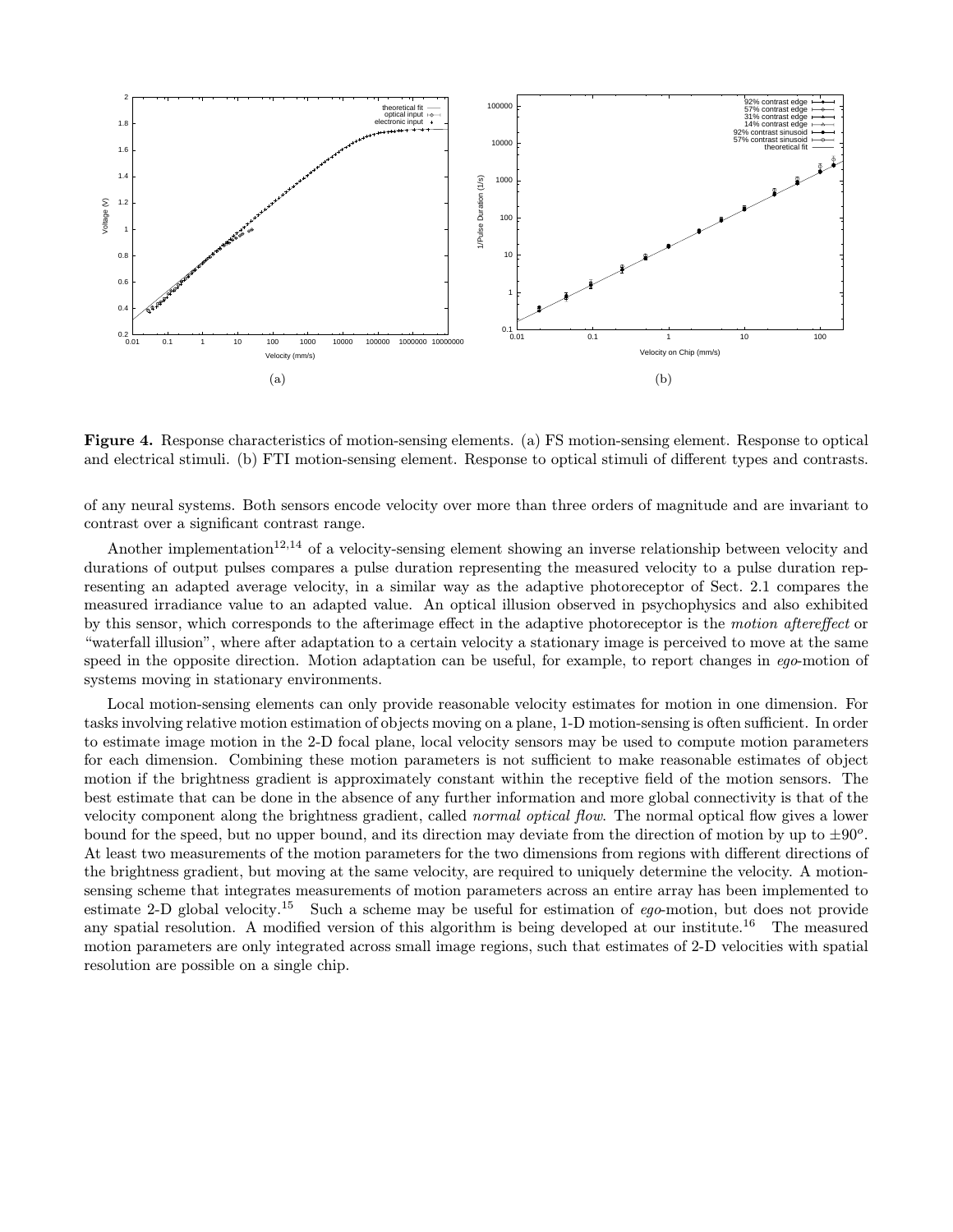## 3. COMMUNICATION INTERFACES FOR 1-D OR 2-D ARRAYS

The vision sensors described in Sect. 2 are compact enough to be monolithically integrated as 1-D or 2-D arrays in the focal plane. But especially elements performing higher-level processing, such as motion sensing, are relatively large and thus have a low density and a small fill factor of the photosensitive area if arranged in 2-D arrays. This results in low resolution and susceptibility to spatial aliasing. It is thus desirable to integrate different processing layers on separate substrates. For example, feature-based motion-sensing arrays may have the motion-computation stage separated from the feature-extraction stage.

But this confronts us with the general technological problem of how to communicate the large data flow from integrated parallel processing arrays to different devices. The best solution would be to interconnect with a wire each position of the array with every position on every other device it may want to communicate with, as is typically done for intrachip communication. Unfortunately, a conventional integrated circuit only provides a limited number of communication wires along its periphery, which are easily outnumbered even by the elements of medium-density arrays. In addition, there is a scaling problem for two-dimensional arrays, since the periphery is essentially onedimensional.

Attempts at solving this problem include three-dimensional circuit integration techniques and communication via optical interconnects. Unfortunately, neither of these approaches has yet been developed for mass production and they are thus still expensive. Furthermore, it will be difficult to achieve a substantial non-local fanout with such schemes.

The most successful strategy to deal with the communication problem is temporal multiplexing, where different signal channels share a communication wire. Since such a wire has to transmit the combined data flow from the different channels its bandwidth has to be of the order of the sum of the signal bandwidths of these channels. Implementations of neuromorphic systems with standard silicon processing technology allow multiplexing of roughly  $10<sup>4</sup>$  signal channels on a single wire, assuming a desired temporal resolution of about 1 ms and a maximum bandwidth of 10 MHz for the communication system.

The commercially best-established multiplexers are scanners that read values from the different channels in a fixed regular sequence. The main advantages of scanners are their simplicity and that they are used as interfaces to most standard devices for storage and display. Neuromorphic arrays often contain free-running on-chip scanners using a single clock input and generate a signal that can be directly displayed on a multisync monitor using one or two additional transistors for impedance conversion and amplification.<sup>17</sup> However, most display and storage devices use the PAL or NTSC video standards. Such devices include video monitors, video cassette recorders and most frame grabbers. For generating a video signal, the same on-chip scanners can be used to read out the signal, but timing and signal levels are much more critical than for multisync monitors. The conversion of the signal levels from the chip into video format can be done with off-the-shelf components, but they usually require an input signal with proper horizontal and vertical timing and a composite video synchronization signal. The latter may be easily generated on chip from the horizontal and vertical synchronization signals provided by the scanners, but the tolerance on the video timing is very low and the matching of horizontal and vertical timing is critical and thus not easily achieved with free-running on-chip scanners. In order to get around this difficulty we are developing an interface that generates a standard video signal from the scanned output of neuromorphic arrays of arbitrary sizes. The interface will consist of a custom-built timing-controller chip generating the horizontal and vertical timing for the on-chip scanners and a commercially available RGB-to-video encoder. On-chip scanner logic providing the necessary interface to the timingcontroller chip has already been developed and is implemented on our retina chips. The logic also provides an input control bit selecting between the timing-controlled mode and the free-running mode.

For arrays with unevenly distributed activity patterns scanning is an inefficient way of multiplexing, since bandwidth is wasted reading inactive pixels. In traditional imaging arrays most pixels are active most of the time, but retinomorphic vision circuits that report only changes in the image use coding schemes that are much more efficient for images of predominantly static environments. For such circuits it is worth investigating other multiplexing schemes. Most standard protocols for communication between neuromorphic chips are asynchronous and event-based, i.e. no clocks are required and no bandwidth is wasted on inactive pixels. The events from different locations in an array are sent as source or destination addresses via a common bus. The main difference between such event-address protocols is the way they handle synchronous signals from different locations. The address bus may either be controlled by an arbiter that buffers events if necessary to avoid collisions<sup>18</sup> or colliding events may just get discarded.<sup>19</sup> Which of these schemes is preferable depends on the nature of the signals and on the application. For systems with multiple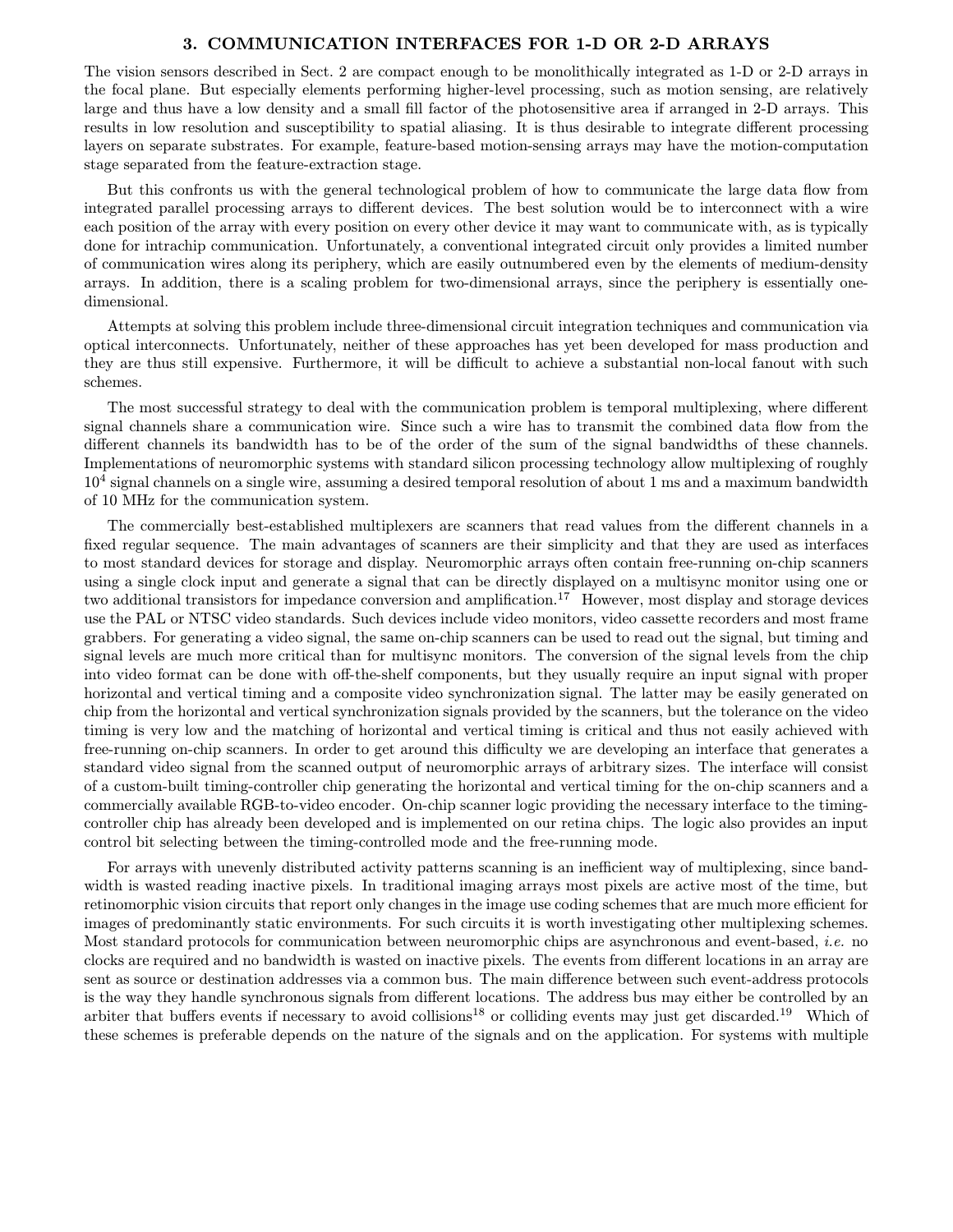senders and receivers some form of arbitration seems desirable. In our institute arbitrated neuromorphic multichip systems are being developed, as well as two-chip sender-receiver systems e.g. for feature-based motion computation.

An approach to avoid the communication problem altogether is on-chip computation of sparse higher-level image features that can be represented by a low number of signals not exceeding the number of available output pins. In the past, we have built several such systems for computing focus of expansion,<sup>20</sup> time to contact<sup>21</sup> and motion discontinuities.<sup>22</sup> A new system that uses such an on-chip data reduction strategy is described in the following Section.

# 4. INTEGRATED OPTICAL TRACKING SYSTEM

Selecting the spatial position of a feature of interest from highly dimensional input signals such as visual images is a nonlinear operation that, in one shot, eliminates the problem of communicating high-dimensional signals to further processing stages and provides a basis for tracking operations. Tracking features as they move in the environment is a relatively complex task that researchers are still trying to cope with, both in the engineering community<sup>23</sup> and in the biological one.<sup>24</sup> Within this framework, we have designed a compact single-chip system able to measure the horizontal position of high-contrast spatial edges in real time.



Figure 5. Block diagram of single-chip tracking system. Spatial edges are detected at the first computational stages by adaptive photoreceptors connected to transconductance amplifiers. The edge with strongest contrast is selected by a winner-take-all network and its position is encoded with a single continuous analog voltage by a centroid circuit (see text for details).

The chip is structured in a hierarchical way, in which image brightness data coming from the bottom input stage is processed in parallel. A block diagram of the system is depicted in Fig. 5. The first stage is a one-dimensional array of adaptive photoreceptors with lateral excitatory coupling, to implement spatial smoothing (see also Sect. 2.1). The second stage is composed of an array of simple transconductance amplifiers<sup>25</sup> which receive input from neighboring photoreceptors and implement a spatial derivative operation. The output current of the transconductance amplifier is in fact linearly proportional to the difference of the input voltages for small differences and saturates smoothly for large signal differences. By looking at the sign of this output current we also have information on the polarity of the detected edge. If the output current is positive it corresponds to an ON edge (dark-to-bright transition), and if it is negative it corresponds to an OFF edge (bright-to-dark transition). Furthermore, modulating the control parameter which determines the amount of lateral excitatory coupling between adaptive photoreceptors, it is possible to electronically tune the sensor's spatial-frequency selectivity.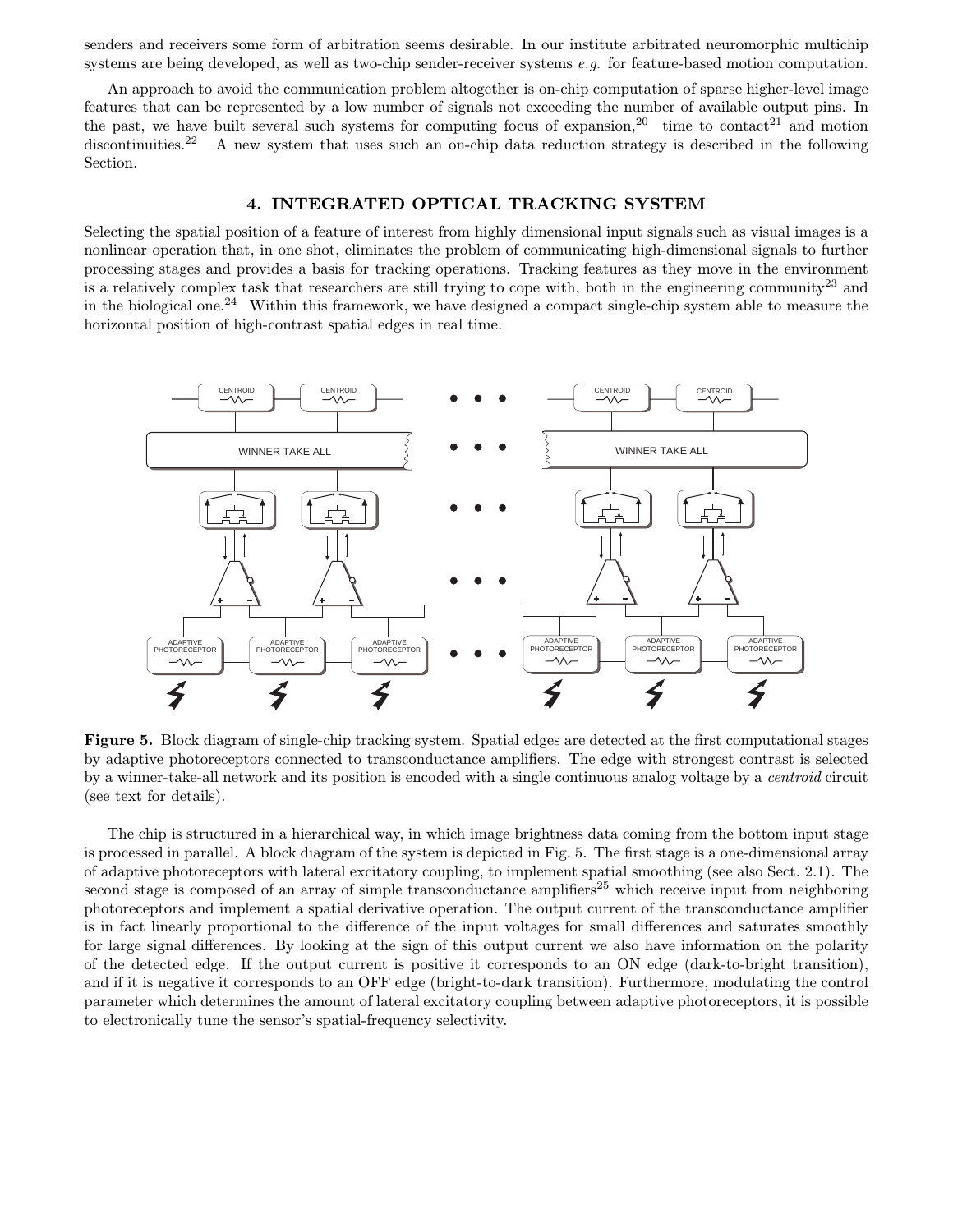At the third computational stage the current polarity of the transconductance amplifiers is measured.<sup>23</sup> This current can be gated so that the sensor is able to selectively respond only to ON edges, only to OFF edges or to both types. A schematic diagram of the circuit which characterizes this (and the preceding) computational stage is shown in Fig. 6.



Figure 6. Circuit diagram of current-polarity detector. The transconductance amplifier (in the left part of the image) provides in output a current which is a sigmoidal function of its differential input voltage. Positive currents being "sourced" from the amplifier are gated to the n-type current mirror (in the bottom part of the image). Negative currents being "sunk" by the amplifier are obtained from the p-type current mirror in the very top part of the figure. Both types of currents are then conveyed to the output node Io. Depending on the values of the control voltage signals V ctrl and V ref, both current polarities are allowed to flow or only one of the two polarities is allowed to flow (or, in a not very useful case, neither of the two types of current are allowed to flow).

Figure 7 shows the output of the array of adaptive photoreceptors together with the output of the polarityselective spatial derivative circuit. The two lower traces representing the spatial derivative of the input stimulus were taken at different instants in time, with control values such that the sensor was selective only to ON edges at first and only to OFF edges later.



Figure 7. Response of the array of adaptive photoreceptors to a black bar on a white background (upper trace) and output traces of the spatial derivative circuit(lower traces).

The fourth computational stage uses a recently proposed type of winner-take-all (WTA) network<sup>26</sup> to implement the highly nonlinear operation of feature selection. This circuit contains as many elements as there are pixels. The outputs of all of the WTA elements are null, except for the element receiving the strongest input. The interesting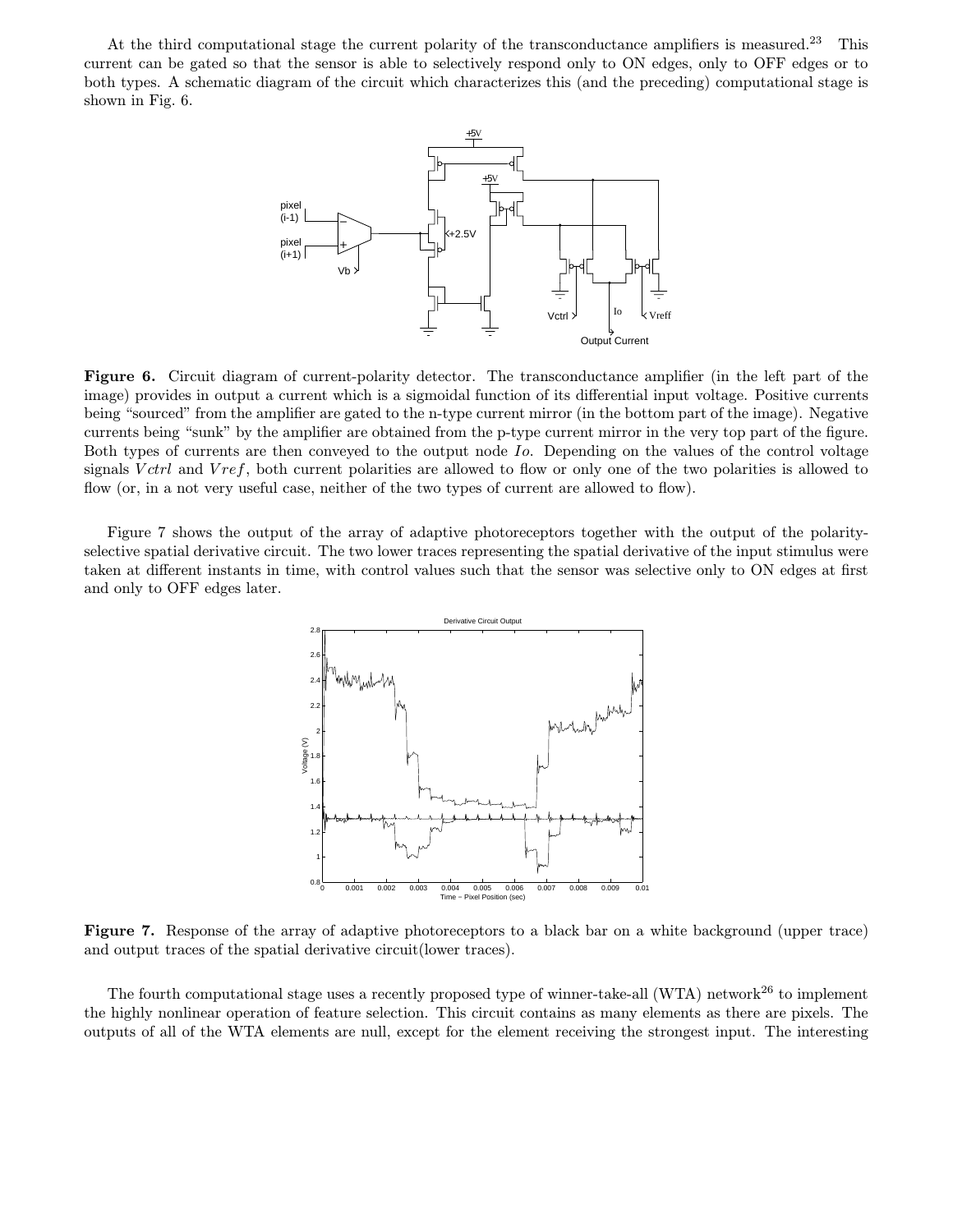feature of this circuit lies in its recursive interactions with its input stage: a positive feedback loop reinforces the choice of the winning node by adding a set bias current to the input of the winning node and by spreading it to the winner's neighbors. This operation ensures that the circuit does not flicker between edges with similar strength in the presence of noise (see Fig. 8).



Figure 8. (a) Traces of multiple responses of the WTA network to a black bar on a white background, with the positive feedback loop deactivated. As the ON and OFF edges have very similar contrast, the circuit oscillates in selecting both edge polarities; (b) Traces of multiple responses of the WTA network with active positive feedback loop to the same black bar. Once a decision is made on which WTA element encodes the winner, the output does not oscillate and the network is able to faithfully track the position or the selected edge.

Once the circuit selects a winner, it will tend to lock onto it (due to the hysteresis induced by the positive feedback loop). As the hysteretic component of the winner's current, summed through the positive feedback pathway, is also spread laterally, nearest neighbors of the winning element will be favored in the selection of the new winner, whereas elements in the periphery will be inhibited. As a consequence, the system will track reliably moving edges, while being indifferent to possible "distractors" that may be present in the periphery of the spatial stimulus position.

Finally, at the last computational stage there is a resistive layer connected to a network of "centroid circuits", as proposed by DeWeerth,<sup>27</sup> that allows the system to encode the position of the WTA network with a single output voltage.

The overall system is able to detect edges present in the visual scene in a wide variety of illumination conditions. The adaptive photoreceptors at the input stage allow the system to perform in conditions that range from dim artificial room illumination to bright natural sun light. Figure 9 shows the output of the system for a low-contrast real-world type of stimulus and for a high-contrast one.

### 5. AUTONOMOUS MOBILE SYSTEMS

To exploit the advantages of neuromorphic vision sensors, we chose to use them in conjunction with a mobile robot for solving vehicle-guidance and autonomous navigation tasks. These types of tasks in fact require compact and power-efficient computing devices. Such devices should moreover be robust to noise, tolerant to adverse conditions induced by the motion of the system (e.g. to jitter and camera calibration problems) and possibly able to adapt to the highly variable properties of the world. Although traditional digital technology provides a fine infrastructure for such systems, it is not suited to the computation density and speed particularly encountered in sensory and motor processing.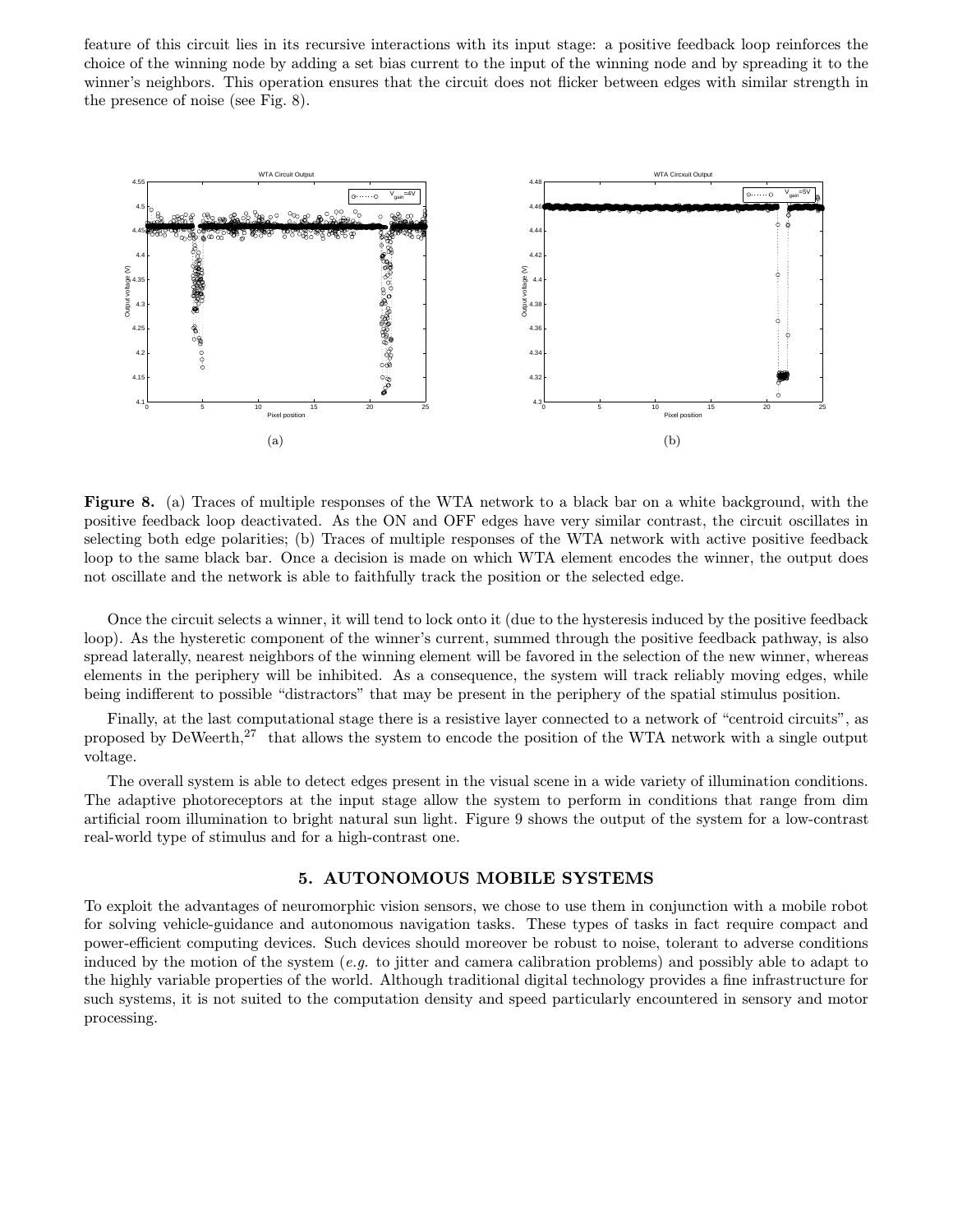

Figure 9. (a) Output of the system in response to a waving finger moving in front of the chip; (b) Output of the system in response to a fast-moving dark bar on a stationary light background.

The mobile robot we used in our experiments is Koala (K-Team, Lausanne). It measures 32 cm in length, 31 cm in width and is 11 cm high. It has an on-board Motorola 68331 processor, 1 MByte of RAM, and two to three hours of autonomous operation from its battery.

# 5.1. Line Tracking

As a first experiment, we interfaced the integrated optical tracking device to Koala for solving line-following tasks in realistic environments (as opposed to very well controlled laboratory environments). The chip was mounted onto a wire-wrap board together with a 4 mm lens with an f-number of 1.2, and it was attached to the front of Koala with the lens tilted towards ground at an angle of approximately  $60^o$ , in a way to image onto the retinal plane the features present on the floor approximately 10 cm ahead (see Fig. 10(a)). The output voltage of the tracking chip was directly applied to one of the analog inputs of the robot and digitized at 8 bit resolution. To implement the line-following task Koala used a very simple control algorithm with the following structure:

- 1. Read the tracking chip's output.
- 2. Shift and rescale the measured value so that the variable encoding the edge position is zero when the measured edge is in the center of the chip's visual field.
- 3. Set the forward component of the speed to a value which is weighted by a Gaussian function of the edge position: the speed will be maximum when the edge is in the center of the visual field and it will decay to a minimum value as the edge shifts to the sides.
- 4. Execute motor command sending forward and rotational components of speed to the robot's motors.

The algorithm basically applies the (rescaled) output of the sensor directly to the motors. We make almost no use of the on-board CPU's processing power (leaving it free for other processes, such as learning). The computationally expensive part of the processing (involving visual preprocessing and target selection) is done in real-time by the neuromorphic sensor.

Using this simple control algorithm, the robot is able to reliably track black cables randomly layed out on the floor, for a wide variety of conditions  $(e.g.$  floors with different texture, cables of different sizes, extreme illumination conditions, etc.) For a quantitative analysis of the tracking performance of a similar system using a current-mode silicon retina as a visual preprocessor see Indiveri and Verschure,  $1997.<sup>28</sup>$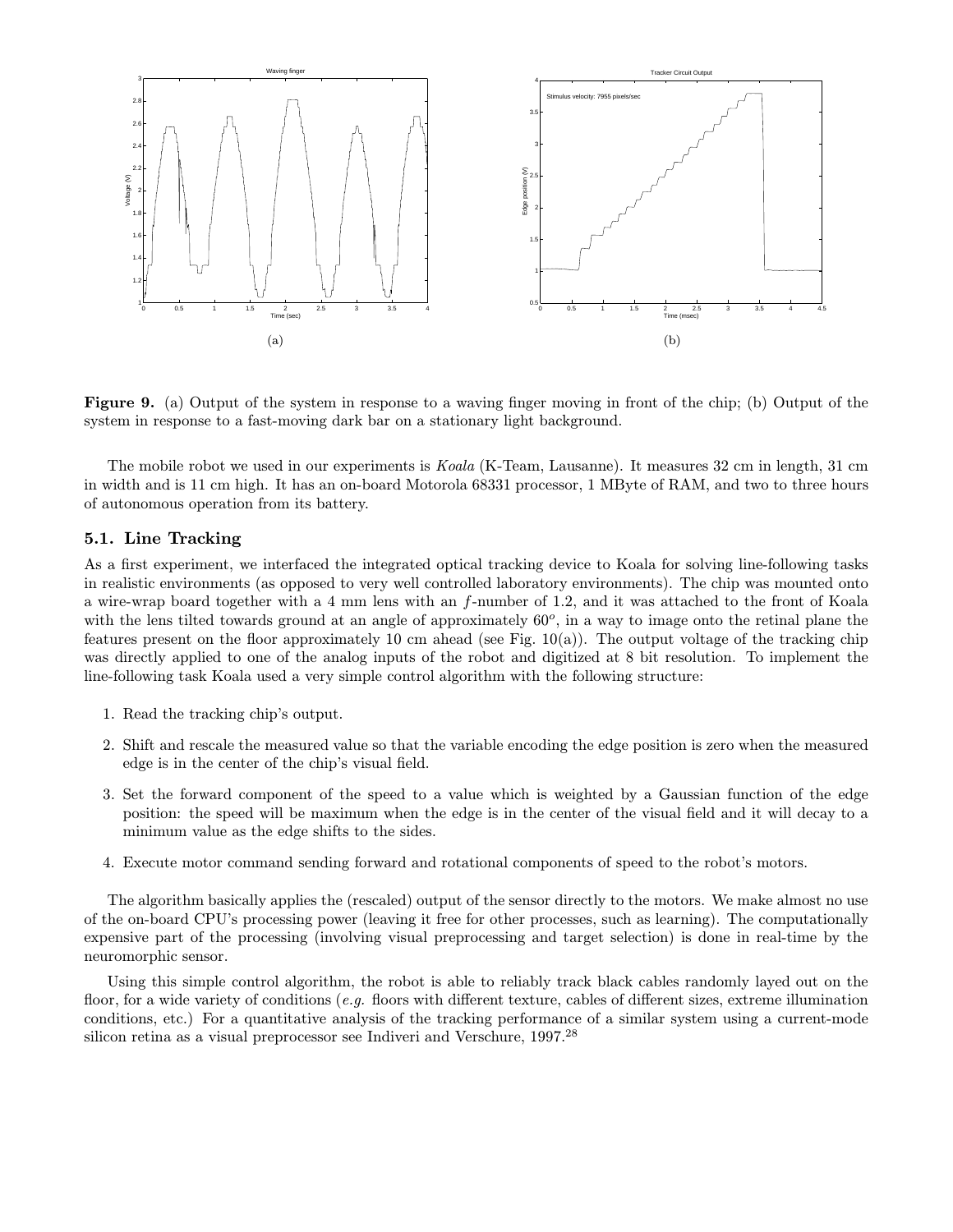## 5.2. Optical Flow Matching

A second task was based on an experiment designed to study motion processing in honeybees.<sup>29</sup> The outcome of the experiment suggested that honeybees are able to fly along the center of a tunnel by balancing the velocities of the images of the two side walls in their eyes. Using two arrays of FS motion-sensing elements (cf. Sect. 2.2) with the outputs averaged across each array, that were mounted on the Koala robot, we implemented a simple optical flow matching algorithm to enable the robot to navigate through a corridor. The two FS motion-sensing arrays were placed onto either side of the robot with their optical axes set at equal and opposite angles with respect to the robot's forward direction, as seen in Fig. 10(a).

Given the logarithmic mapping of measured velocity to output voltage of the FS sensor, the difference between the output voltages of the two sensors is proportional to the logarithm of the ratio of the measured velocities, which in turn is inversely proportional to the ratio of the distances from the corridor boundaries and independent of speed and corridor width. We used this difference to correct the robot's trajectory. For boundaries with high-contrast features and low curvatures, a linear function of the difference turned out to be an appropriate choice. Lower-contrast and higher-curvature boundaries required superlinear correction functions.

Fig. 10(b) shows the trajectory of the robot in a circular corridor with high-contrast gratings printed onto the corridor walls. The correction function used in this particular experiment was quadratic. The robot covered several laps in either direction with the same parameter settings.





 $(a)$  (b)

Figure 10. (a) Koala robot equipped with neuromorphic vision sensors for line tracking and optical flow matching. The sensors pointing sideways are used for optical flow matching experiments, while the sensor in front is used for line tracking tasks. (b) Optical flow matching experiment: Trajectory of the robot recorded for several laps in both directions using a camera suspended from the ceiling. The bright dots indicate robot positions recorded at regular time intervals.

The system was able to navigate through corridors with boundaries exhibiting dense high-contrast features, using an extremely simple control algorithm. As for the line tracking task, only a small fraction of the robot's computing resources were used. The robotic platform has built-in proximity sensors, the capability of receiving several other sensory inputs and the possibility of executing processes in parallel. For example, we simultaneously implemented the line tracking and optical flow matching algorithms in a competitive fashion. This represents a first step towards investigation of data-fusion strategies which, together with learning, will be necessary to perform more sophisticated tasks in less well-controlled environments.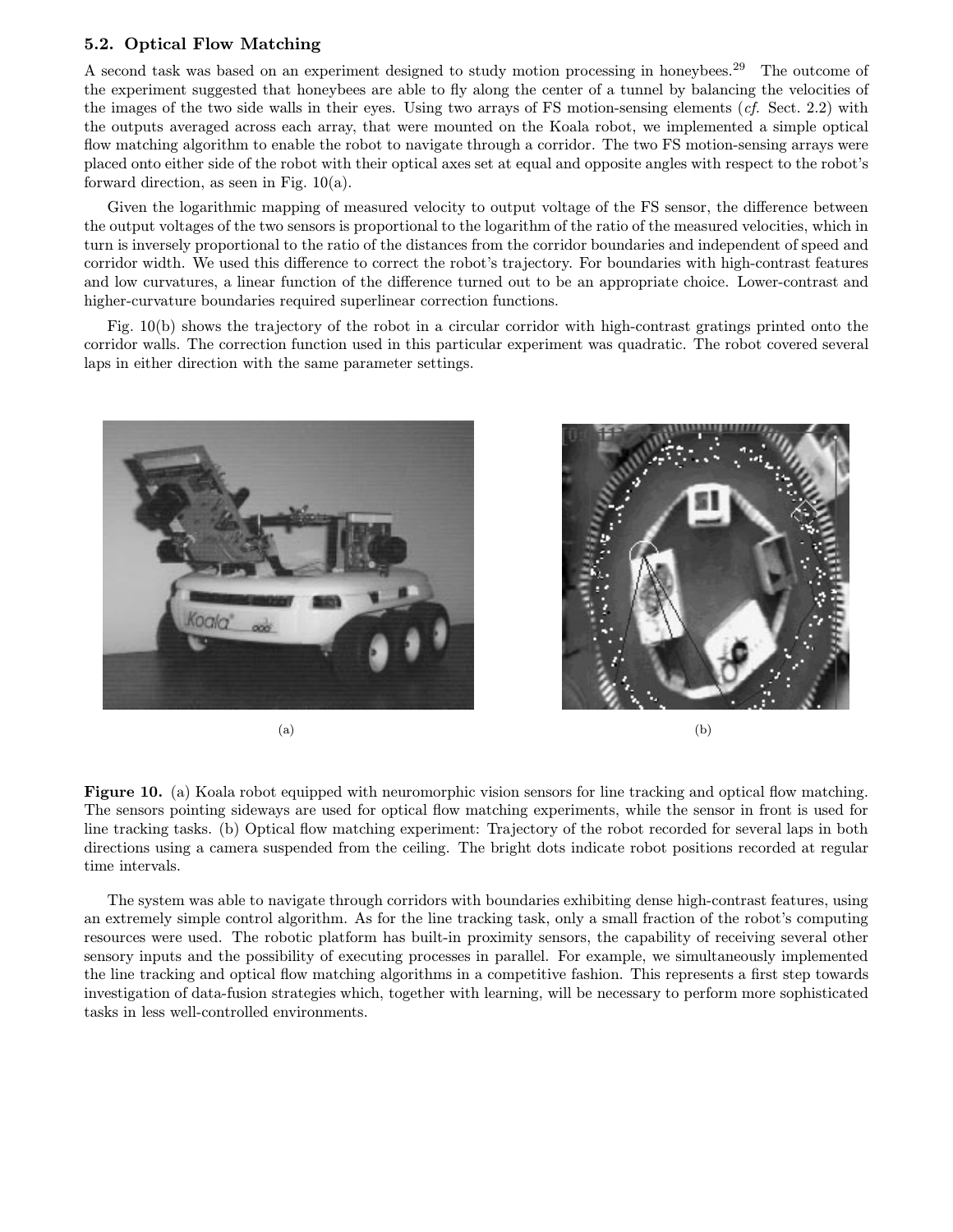#### 6. CONCLUSIONS

We described a variety of neuromorphic sensors suitable for transducing and preprocessing visual information in system applications. Different strategies for communicating high-dimensional signals from such sensors to other neuromorphic circuits, to machine-vision systems and to standard devices for data storage and display were outlined. We presented a single-chip neuromorphic system with additional on-chip processing stages to extract higher-level features and thus reduce the dimensionality of the output signal. Advantages of neuromorphic vision systems were evidenced in two application examples involving a mobile robot: a line tracking system and an optical flow matching system.

The advantages of neuromorphic vision sensors, namely low power consumption, compactness and real-time response, allowed us to integrate different sensory modalities on a small mobile platform and increase the complexity of its behavioral responses in its interactions with the environment.

#### ACKNOWLEDGMENTS

Fuyuki Okamoto designed and implemented the scanner logic for the timing-controller interface. Paul Verschure helped to set up the optical flow matching experiment. Participants in the NSF Neuromorphic Workshop at Telluride provided many helpful discussions. This work was supported by the Swiss National Science Foundation SPP Grant and the U.S. Office of Naval Research. Fabrication of the integrated circuits was provided by MOSIS.

# REFERENCES

- 1. C. Mead, "Neuromorphic electronic systems," Proc. IEEE 78, pp. 1629–1636, 1990.
- 2. X. Arreguit and E. A. Vittoz, "Perception systems implemented in analog VLSI for real-time applications," in PerAc'94 Conference: From Perception to Action, Lausanne, Switzerland, 1994.
- 3. R. Douglas, M. Mahowald, and C. Mead, "Neuromorphic analogue VLSI," Ann. Rev. Neurosci. 18, pp. 255–281, 1995.
- 4. T. Delbruck and C. A. Mead, "Photoreceptor circuit with wide dynamic range," in Proc. 1994 IEEE Int. Symp. Circuits and Systems, London, IEEE, (Piscataway, New Jersey), 1994.
- 5. T. Delbruck and C. A. Mead, "Analog VLSI phototransduction by continuous-time, adaptive, logarithmic photoreceptor circuits," tech. rep., California Institute of Technology, 1996. CNS Memo No. 30.
- 6. J. Kramer, R. Sarpeshkar, and C. Koch, "An analog VLSI velocity sensor," in Proc. 1995 IEEE Int. Symp. Circuits and Systems, Seattle, Washington, pp. 413–416, IEEE, (Piscataway, New Jersey), 1995.
- 7. K. Fukushima, Y. Yamaguchi, M. Yasuda, and S. Nagata, "An electronic model of the retina," Proc. IEEE 58, pp. 1950–1951, 1970.
- 8. C. A. Mead and M. A. Mahowald, "A silicon model of early visual processing," Neural Networks 1, pp. 91–97, 1988.
- 9. K. A. Boahen and A. G. Andreou, "A contrast sensitive silicon retina with reciprocal synapses," in Advances in Neural Information Processing Systems, J. E. Moody, S. J. Hanson, and R. P. Lippmann, eds., vol. 4, pp. 764– 772, Morgan Kaufmann, (San Mateo, California), 1992.
- 10. A. Andreou and K. Boahen, "A 48,000 pixel, 590,000 transistor silicon retina in current-mode subthreshold cmos," in Proc. 37th Midwest Symposium on Circuits and Systems, Lafayette, Louisiana, pp. 97–102, 1994.
- 11. S. Liu and K. Boahen, "Adaptive retina with center-surround receptive field," in Advances in Neural Information Processing Systems, D. S. Touretzky, M. C. Mozer, and M. E. Hasselmo, eds., vol. 8, pp. 678–684, The MIT Press, (Cambridge, Massachusetts), 1996.
- 12. J. Kramer, R. Sarpeshkar, and C. Koch, "Pulse-based analog VLSI velocity sensors," IEEE Trans. Circuits and Systems II 44, pp. 86–101, 1997.
- 13. J. Kramer, "Compact integrated motion sensor with three-pixel interaction," IEEE Trans. Pattern Anal. Mach. Intell. **18**, pp. 455–460, 1996.
- 14. J. Kramer, G. Indiveri, and C. Koch, "Analog VLSI motion projects at Caltech," in Advanced Focal Plane Arrays and Electronic Cameras, T. M. Bernard, ed., Proc. SPIE 2950, pp. 50–63, SPIE, (Bellingham, Washington), 1996.
- 15. J. Tanner and C. Mead, "An integrated analog optical motion sensor," in VLSI Signal Processing, II, S.-Y. Kung, R. E. Owen, and J. G. Nash, eds., pp. 59–76, IEEE, New York, 1986.